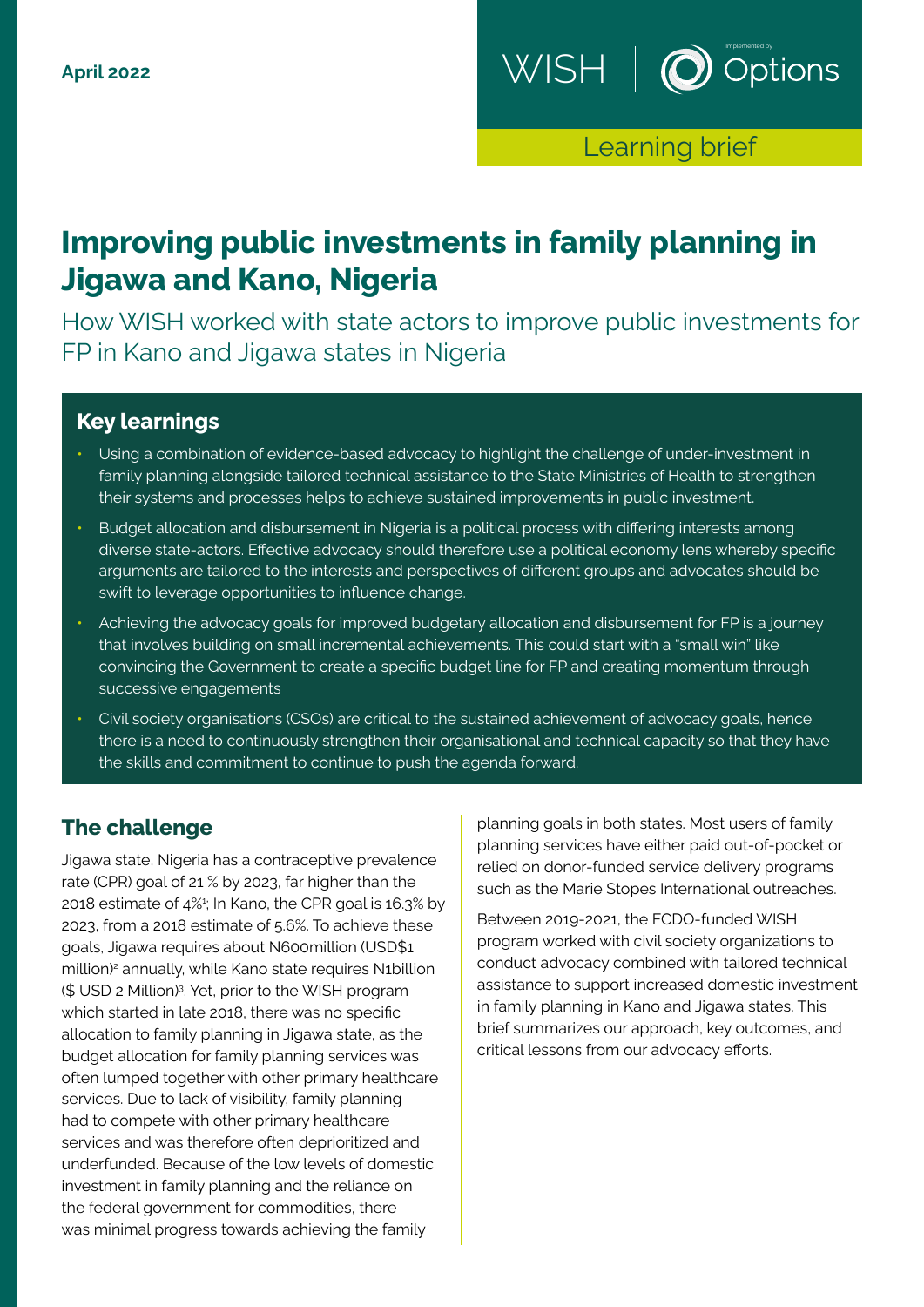# **The response**

**Political Economy Analysis:** At the outset of the WISH program, we conducted a political economy analysis (PEA) to understand the power dynamics around the budgeting processes in both Kano and Jigawa. We assessed the level of interest and power of various state actors in improving domestic investment in family planning. Notably, we identified that being a patriarchal society, the biggest opponent to increased public investment are the society gate keepers such as: male-support groups, religious and traditional leaders who view family planning as a taboo topic. The civil society organizations (CSOs) had identified improvements in domestic investment as an advocacy priority but had little power to influence it.

**Calculating the return on investment:** From there, we estimated the health and economic benefits of investments in family planning under various scenarios using the [ImpactNow](http://www.healthpolicyplus.com/impactnow.cfm) tool. We disseminated our findings from this analysis to the state actors comprising Ministry of Health, Budget/ Planning and CSOs. The Ministry of Health and CSOs were impressed by the number of maternal and child deaths that could be averted under various family planning investment scenarios. While the Budget Ministry were particularly interested in the huge cost-savings (that investment in FP would yield \$2 for every \$1 invested).

**Convening allies as advocates:** Based on the orientation provided by the WISH program, Government and CSOs became the mouthpiece for convincing the religious and traditional leaders of the importance of family planning. With support from WISH, the Health Commissioners in Kano and Jigawa, convened town hall meetings with religious and traditional leaders to highlight the huge potential of family planning in saving lives of women and children. When speaking to traditional and religious leaders, one senior official from the State Ministry of Health put it that: "family planning is the immunization against the huge burden of maternal deaths in our state". The religious leaders gave commitments not to speak publicly against FP during their sermons again.

We also facilitated the creation of the FP-TWG to bring together multiple stakeholders from Government, development partners and CSOs for policy dialogue on FP and used this platform for strategic advocacy.

**Media engagement to strengthen public awareness and political pressure:** We went further to conduct advocacy using the media by writing reflective pieces on the benefits of Government's investment in FP/

SRH. We provided orientation to media practitioners on the importance of family planning services in achieving SDGs. The journalists have been writing convincing articles on FP in print and electronic media.



*Journalists trained on media advocacy for FP by WISH*

**Ongoing engagement with decision-makers:** During the budget development process for the 2020 fiscal year, WISH and our CSO partners had series of engagements with key decision-makers in both states to ensure a budget line was created for FP, and there was an allocation for this budget line.



*Roundtable meeting with senior Government officials in Kano state*

**Budget allocation and expenditure tracking:** In subsequent fiscal years, we tracked the budget allocation and expenditures on family planning using a bespoke tool developed by WISH and used the findings to advocate for budget release and increased budget allocation



*Advocacy by WISH to Jigawa House of Parliament*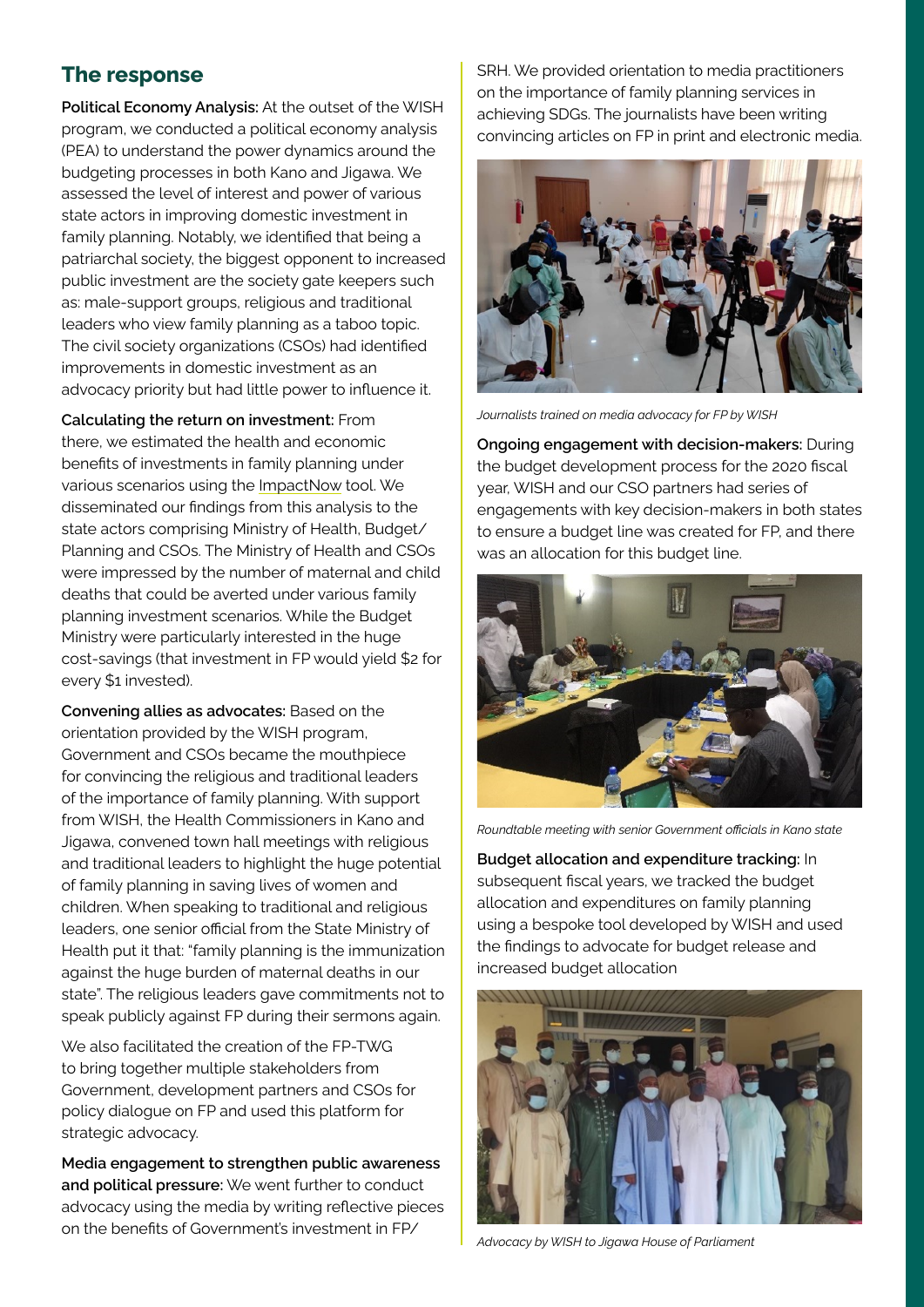# **Results and learnings**

Our advocacy yielded the following results:

- **• Creation of a budget line for FP:** Budget lines were created for family planning in Jigawa and Kano states
- **• Increased yearly allocation:** In the 2022 fiscal year, Kano state allocated N180 million (\$300,000) for family planning compared to  $H$ 10 million allocated in 2021, while Jigawa allocated  $\forall$ 30 million in the 2022 fiscal year compared to ₦10 million in 2020 (see graphs below)
- **• Budget release:** While none of the allocated funds were released in either state in 2020, in 2021 fiscal year, 100% of the allocated funds were released in Kano and 38% of the allocated funds were released in Jigawa state.

#### **Allocation and release of funds for FP in Kano, 2020, 2021 and 2022 (millions)**



#### **Allocation and release of funds for FP in Jigawa, 2020, 2021 and 2022 (millions)**



Based on our advocacy efforts for 3 consecutive years, we highlight some critical success factors.

#### **Critical success factors**

- **• Evidence:** Government responds to evidencebased arguments that clarifies their doubts. Use of local data and policy documents is important in framing advocacy messages. Delivery of advocacy message should be done with political considerations in mind.
- **• Ongoing technical support:** to support government officials throughout the planning and budgeting process including budget preparation and, once budgets are approved, continuous follow up to ensure budget is released and spent.
- **• Wide audience:** Advocacy should be targeted to a wide range of stakeholders including state actors (Ministry of Health, Budget/ Planning and Women Affairs) and non-state actors, notably: media, religious and traditional leaders. This helps to build momentum and political pressure from different directions.
- **• Diverse approach** Various advocacy methods should be deployed to achieve the advocacy target. This includes meeting with Government officials, round table meetings, town hall meetings and media campaigns.
- **• Tailored argument:** Advocacy message should be tailored based on the audience. Some audience resonate with facts, while others respond to ethical arguments. Advocacy message should show alignment with national and state-level health goals such as Sustainable Development Goals and Universal Health Coverage goals.
- **• Continuous advocacy:** Advocacy for improved domestic financing for FP should be continuous so that it remains on the agenda amidst competing priorities. Advocacy for budget release, in particular, requires a lot of perseverance.
- **• Timing:** Advocates for FP should ensure to be at the table when critical decisions concerning health budgets are to be made. Special days such as Safe Motherhood Day and World Contraception Day also provides a unique opportunity for advocacy.